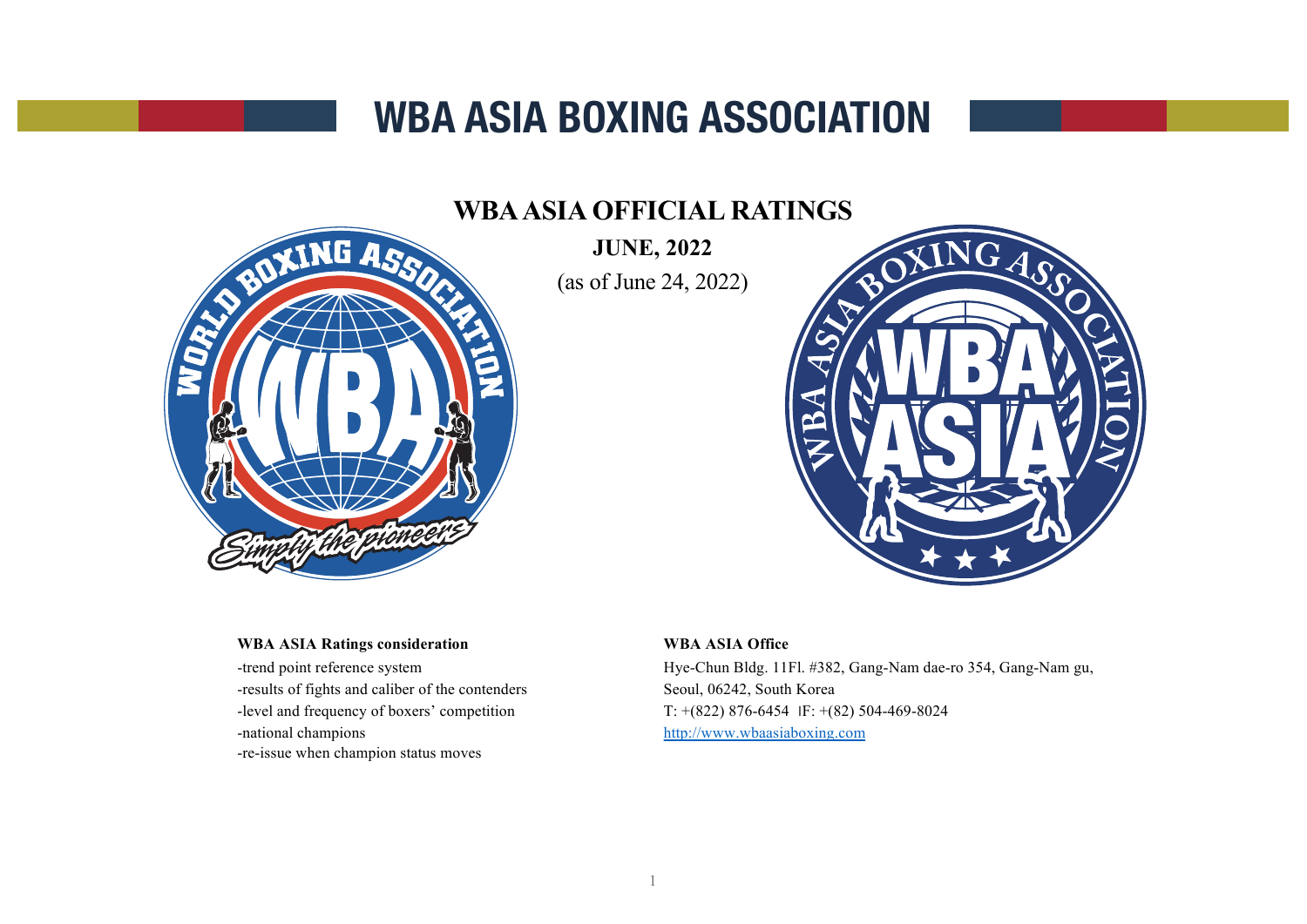## **JUNE 2022 WBA ASIA RATINGS**

| <b>HEAVYWEIGHT</b> (+200Lbs/ +90.71Kg) |            | CRUISERWEIGHT (200Lbs/ 90.71Kg) |            |  |
|----------------------------------------|------------|---------------------------------|------------|--|
| <b>Champion: ERIC PEN</b>              | <b>KHM</b> | <b>Champion: Vacant</b>         |            |  |
| Succeeded title-October 11, 2019       |            | Won title-                      |            |  |
| Last defense-February 15, 2020         |            | Last defense-                   |            |  |
| <b>NOT RATED</b>                       |            | KAMSHYBEK KUNKABAYEV            | KAZ        |  |
| ZHILEI ZHANG                           | <b>CHN</b> | 2 NOT RATED                     |            |  |
| <b>ZHAN KOSSOBUTSKIY</b><br>3          | KAZ        | MUHAMAD FARKHAN                 | <b>MYS</b> |  |
| 4 NOT RATED                            |            | <b>4 ROLLY LAMBERT FOGOUM</b>   | <b>UAE</b> |  |
| <b>RUSLAN MYRSATAYEV</b><br>5.         | KAZ        | <b>5 NOT RATED</b>              |            |  |
| <b>6 NOT RATED</b>                     |            | <b>6 YEDIL KOZHAMBERDIYEV</b>   | KAZ        |  |
| <b>IVAN DYCHKO</b>                     | KAZ        | <b>7 NOT RATED</b>              |            |  |
| <b>NOT RATED</b><br>8                  |            | 8 ZHAOXIN ZHANG                 | <b>CHN</b> |  |
| 9 NOT RATED                            |            | 9 ALI BALOYEV                   | KAZ        |  |
| <b>10 DANILA SEMENOV</b>               | KAZ        | <b>10 JIAN-ZHENG WANG</b>       | <b>CHN</b> |  |
| <b>11 NOT RATED</b>                    |            | <b>11 NOT RATED</b>             |            |  |
| 12 NURSULTAN AMANZHOLOV                | K A Z      | 12 HYUN-TAE BAE                 | <b>KOR</b> |  |
| <b>13 MAN-SUK LEE</b>                  | <b>KOR</b> | <b>13 NATTAPON PLANGPIMAI</b>   | <b>THA</b> |  |
| 14 SUNG-MIN LEE                        | <b>KOR</b> | 14 MOHAMMAD ALI BAYAT FARID     | <b>IRA</b> |  |
| <b>15 LAZIZBEK MULLOJONOV</b>          | <b>UZB</b> | <b>15 VIKAS SINGH</b>           | IND        |  |

**Champion: Vacant**

In Recess: **DINH-HOANG TRUONG** VNM

1 AIDOS YERBOSSYNULY KAZ

3 AZIZBEK ABDUGOFUROV UZB

6 BRIJESH MEENA IND 7 ZULIPIKAER MAIMAITIALI CHN 8 EMMERIC DEWAELE FR/TH

10 ADLI HAFIDZ MYS 11 VIJENDER SINGH IND

14 SHERZOD KHUSANOV UZB 15 THOEDSAK SINAM THA

Won title-Last defense-

2 NOT RATED

4 NOT RATED 5 NOT RATED

9 NOT RATED

12 NOT RATED 13 NOT RATED

| <b>Champion: Vacant</b> |  |  |
|-------------------------|--|--|
| Won title-              |  |  |
| Last defense-           |  |  |
|                         |  |  |

| <b>NOT RATED</b>        |     |
|-------------------------|-----|
| 2 KAZUTO TAKESAKO       | JPN |
| 3 NOT RATED             |     |
| 4 BAKHROMJON FOZILOV    | UZB |
| 5 NOT RATED             |     |
| 6 AINIWAER YILIXIATI    | CHN |
| 7 MEKHRUBON SANGINOV    | TAJ |
| 8 NOT RATED             |     |
| 9 NOT RATED             |     |
| 10 ULUGBEK KHABERDIEV   | UZB |
| 11 ABAY TOLESH          | KAZ |
| 12 SUNG-JAE JO          | KOR |
| 13 NOT RATED            |     |
| <b>14 ISMAT GULIYEV</b> | AZE |
| 15 KHUSNIDDIN PULATOV   | UZB |
|                         |     |

#### **LIGHT HEAVYWEIGHT** (175Lbs/ 79.38Kg)

| <b>Champion: NIKITA SOLONIN</b><br>Won title-February 3, 2022<br>Last defense- | WRA        |
|--------------------------------------------------------------------------------|------------|
| <b>NOT RATED</b>                                                               |            |
| 2 FANLONG MENG                                                                 | <b>CHN</b> |
| 3 NOT RATED                                                                    |            |
| ZHANIBEK ALIMKHANULY<br>4                                                      | KAZ        |
| 5 PENG QU                                                                      | <b>CHN</b> |
| <b>SUKRU ALTAY</b><br>6.                                                       | <b>TUR</b> |
| 7 NOT RATED                                                                    |            |
| ELDOR ABDUKODIROV<br>8                                                         | <b>UZB</b> |
| <b>MINGCUN CHEN</b><br>9                                                       | <b>CHN</b> |
| <b>10 NOT RATED</b>                                                            |            |
| 11 ABDULKHAMID KHAKIMOV                                                        | TAJ        |
| 12 ALI AKHMEDOV                                                                | K A Z      |
| 13 MUKHAMMAD ALIEV                                                             | <b>TAJ</b> |
| <b>14 NOT RATED</b>                                                            |            |
| <b>15 CHALEOMPORN SAWATSUK</b>                                                 | THA        |

#### **SUPER WELTERWEIGHT** (154Lbs/ 69.85Kg)

| <b>Champion: Vacant</b><br>Won title- |            |
|---------------------------------------|------------|
| Last defense-                         |            |
|                                       |            |
| <b>TEWA KIRAM</b>                     | <b>THA</b> |
| <b>NOT RATED</b><br>$\mathcal{P}$     |            |
| $\mathbf{R}$<br><b>KANATISLAM</b>     | KAZ        |
| <b>NOT RATED</b><br>4                 |            |
| HIRONOBU MATSUNAGA<br>5               | JPN        |
| <b>NOT RATED</b><br>6                 |            |
| <b>TAKESHI INOUE</b><br>7             | <b>JPN</b> |
| MIRZAKAMOL NEMATOV<br>8               | <b>UZB</b> |
| <b>ULUGBEK SOBIROV</b><br>9           | <b>UZB</b> |
| 10 NURSULTAN ZHANGARAYEV              | KAZ        |
| 11 MOHAMMED ZEKRIA ZAMANI             | AFG        |
| <b>12 TUMAERBIEKE NUERBIEKE</b>       | <b>CHN</b> |
| <b>13 JULIUS INDONGO</b>              | <b>NAM</b> |
| <b>14 TONGHUI LI</b>                  | <b>CHN</b> |
| 15 MIELIFEIER DALIELIBIEKE            | CHN        |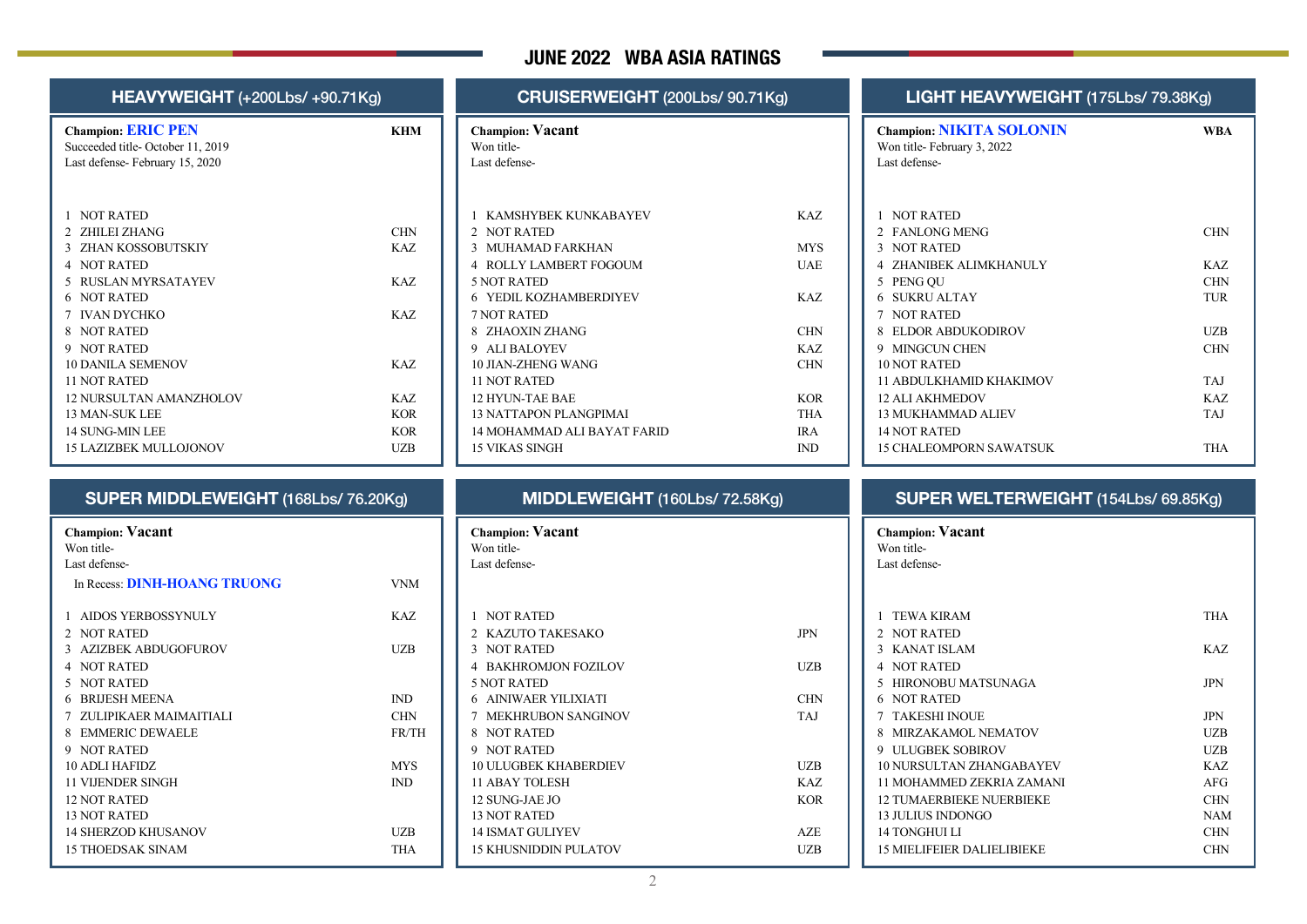## **JUNE 2022 WBA ASIA RATINGS**

| WELTERWEIGHT (147Lbs/ 66.68Kg)                                             |                   | SUPER LIGHTWEIGHT (140Lbs/ 63.50Kg)                                                             |                             | LIGHTWEIGHT (135Lbs/ 61.23Kg)                                                       |                          |  |
|----------------------------------------------------------------------------|-------------------|-------------------------------------------------------------------------------------------------|-----------------------------|-------------------------------------------------------------------------------------|--------------------------|--|
| <b>Champion: USMAN WAZEER</b><br>Won title- June 11, 2022<br>Last defense- | <b>PAK</b>        | <b>Champion: PHOOBADIN YOOHANNGOH</b><br>Won title- July 11, 2020<br>Last defense- June 4, 2022 | <b>THA</b>                  | <b>Champion: ALEXANDER DEVYATOV</b><br>Won title-November 26, 2021<br>Last defense- | <b>WBA</b>               |  |
| 1 NOT RATED                                                                |                   | 1 DAUD YORDAN                                                                                   | $\mathop{\rm IDN}\nolimits$ | 1 ARI AGUSTIAN                                                                      | <b>IDN</b>               |  |
| 2 ZHANKOSH TURAROV                                                         | KAZ<br><b>UZB</b> | 2 SHOHJAHON ERGASHEV                                                                            | <b>UZB</b><br>KAZ           | 2 NOT RATED<br>3 NOT RATED                                                          |                          |  |
| 3 KUDRATILLO ABDUKAKHOROV<br>4 KEITA OBARA                                 | <b>JPN</b>        | 3 DAULET DAUKENOV<br>4 JOSE RODA JR                                                             | PHL                         | 4 SHUICHIRO YOSHINO                                                                 | <b>JPN</b>               |  |
| 5 YOULI DONG                                                               | <b>CHN</b>        | 5 APINUN KONGSONG                                                                               | <b>THA</b>                  | 5 ROMERO DUNO                                                                       | PHL                      |  |
| 6 NEERAJ GOYAT                                                             | IND               | <b>6 NOT RATED</b>                                                                              |                             | <b>6 NOT RATED</b>                                                                  |                          |  |
| 7 BOBIRZHAN MOMINOV                                                        | <b>KAZ</b>        | 7 SHU UTSUKI                                                                                    | $\rm JPN$                   | 7 CAMPEE PHAYOM                                                                     | <b>THA</b>               |  |
| 8 JASUR AKHMADJONOV                                                        | <b>UZB</b>        | 8 ABDURASUL ISMOILOV                                                                            | <b>UZB</b>                  | 8 MUHAMMAD BILAL                                                                    | <b>PAK</b>               |  |
| 9 PHOEMPHON KHAMBO                                                         | <b>THA</b>        | 9 NOT RATED                                                                                     |                             | 9 NICHOLAS MWANGI                                                                   | <b>KEN</b>               |  |
| <b>10 JAY AR INSON</b>                                                     | PHL               | 10 NGOC-HAI NGUYEN                                                                              | <b>VNM</b>                  | <b>10 NOT RATED</b>                                                                 |                          |  |
| 11 RYOTA YADA                                                              | <b>JPN</b>        | <b>11 ALL RIVERA</b>                                                                            | PHL                         | <b>11 SACHIN DEKWAL</b>                                                             | IND                      |  |
| <b>12 LARRY SIWU</b>                                                       | <b>IDN</b>        | <b>12 CRISTIANO AOQUI</b>                                                                       | <b>JPN</b>                  | <b>12 YEERLAN NUERLANBIEKE</b>                                                      | <b>CHN</b>               |  |
| <b>13 VAIBHAV SINGH YADAV</b>                                              | IND<br><b>THA</b> | 13 MIN-HO JUNG                                                                                  | <b>KOR</b><br><b>THA</b>    | <b>13 YANGCHENG JIN</b><br><b>14 JAMES MOKOGINTA</b>                                | <b>CHN</b><br><b>IDN</b> |  |
| <b>14 PHATIPHAN KRUNGKLANG</b><br><b>15 SHOKI SAKAI</b>                    | <b>JPN</b>        | <b>14 ATCHARIYA WIROJANASUNBOL</b><br><b>15 VANLALAWMPUIA</b>                                   | IND                         | <b>15 RAVSHANBEK UMURZAKOV</b>                                                      | <b>UZB</b>               |  |
| SUPER FEATHERWEIGHT (130Lbs/ 58.97Kg)                                      |                   | FEATHERWEIGHT (126Lbs/ 57.15Kg)                                                                 |                             | SUPER BANTAMWEIGHT (122Lbs/ 55.34Kg)                                                |                          |  |
| <b>Champion: CHARLY SUAREZ</b>                                             | PHL               | <b>Champion: Vacant</b>                                                                         |                             | <b>Champion: CARL JAMMES MARTIN</b>                                                 | WBA#10 PHL               |  |
| Won title-March 12, 2022                                                   |                   | Won title-                                                                                      |                             | Won title-March 12, 2022                                                            |                          |  |
| Last defense-                                                              |                   | Last defense-                                                                                   |                             | Last defense-                                                                       |                          |  |
|                                                                            |                   |                                                                                                 |                             |                                                                                     |                          |  |
|                                                                            |                   |                                                                                                 |                             |                                                                                     |                          |  |
| 1 TSENDBAATAR ERDENEBAT (EAST Champ.)                                      | <b>MNG</b>        | 1 JAE-WOO LEE (EAST Champ.)                                                                     | <b>KOR</b>                  | 1 MUKHAMMAD SHEKHOV                                                                 | <b>UZB</b>               |  |
| 2 JADIER HERRERA (SOUTH Champ.)                                            | CUB               | 2 JUFRI KAKAUHE (SOUTH Champ.)                                                                  | <b>IDN</b>                  | 2 YEVGENIY PAVLOV                                                                   | <b>KAZ</b>               |  |
| 3 ELNUR ABDURAIMOV                                                         | $U\!Z\!B$         | 3 JONG-SEON GANG                                                                                | <b>KOR</b>                  | 3 ALBERT PAGARA                                                                     | PHL                      |  |
| 4 JOE NOYNAY                                                               | PHL               | <b>4 DAVE PENALOSA</b>                                                                          | PHL                         | 4 RYO AKAHO                                                                         | <b>JPN</b>               |  |
| 5 ROLDAN ALDEA                                                             | PHL               | 5 DONG-KWAN LEE                                                                                 | <b>KOR</b>                  | 5 YERZHAN ZALILOV                                                                   | KAZ                      |  |
| 6 XIANG-XIANG SUN                                                          | <b>CHN</b>        | 6 JEO SANTISIMA                                                                                 | PHL                         | 6 YUSAKU KUGA                                                                       | <b>JPN</b>               |  |
| 7 NOT RATED                                                                |                   | 7 ANURAK THISA                                                                                  | <b>THA</b>                  | 7 MIKE PLANIA                                                                       | PHL                      |  |
| 8 MUKHAMMADKHUJA YAQUBOV<br>9 MARK JON YAP                                 | <b>TAJ</b><br>PHL | 8 LIENARD SARCON<br>9 JHACK TEPORA                                                              | PHL<br>PHL                  | 8 ZHONG LIU<br>9 KEN JORDAN                                                         | <b>CHN</b><br>PHL        |  |
| 10 AKZHOL SULAIMANBEK UULU                                                 | <b>KGZ</b>        | <b>10 ARNON YUPANG</b>                                                                          | <b>THA</b>                  | 10 JOSEPH AMBO                                                                      | PHL                      |  |
| <b>11 HEBI MARAPU</b>                                                      | <b>IDN</b>        | <b>11 CHAIWAT BUATKRATHOK</b>                                                                   | <b>THA</b>                  | 11 SEONG-YEONG YANG                                                                 | <b>KOR</b>               |  |
| <b>12 TOMJUNE MANGUBAT</b>                                                 | PHL               | <b>12 ONGEN SAKNOSIWI</b>                                                                       | <b>IDN</b>                  | <b>12 DAYAN GONZALEZ</b>                                                            | CUB                      |  |
| 13 WENSONG LIU<br><b>14 VIRGEL VITOR</b>                                   | <b>CHN</b><br>PHL | 13 HASIBULLAH AHMADI<br>14 JON JON ESTRADA                                                      | <b>AFG</b><br>PHL           | 13 CHAIYAPONG PHONGWANKITTIKUN<br><b>14 RONNIE BALDONADO</b>                        | <b>THA</b><br>PHL        |  |

15 RAVSHANBEK SHERMATOV UZB

15 CHARLES TONDO TAN

15 DA XU CHN